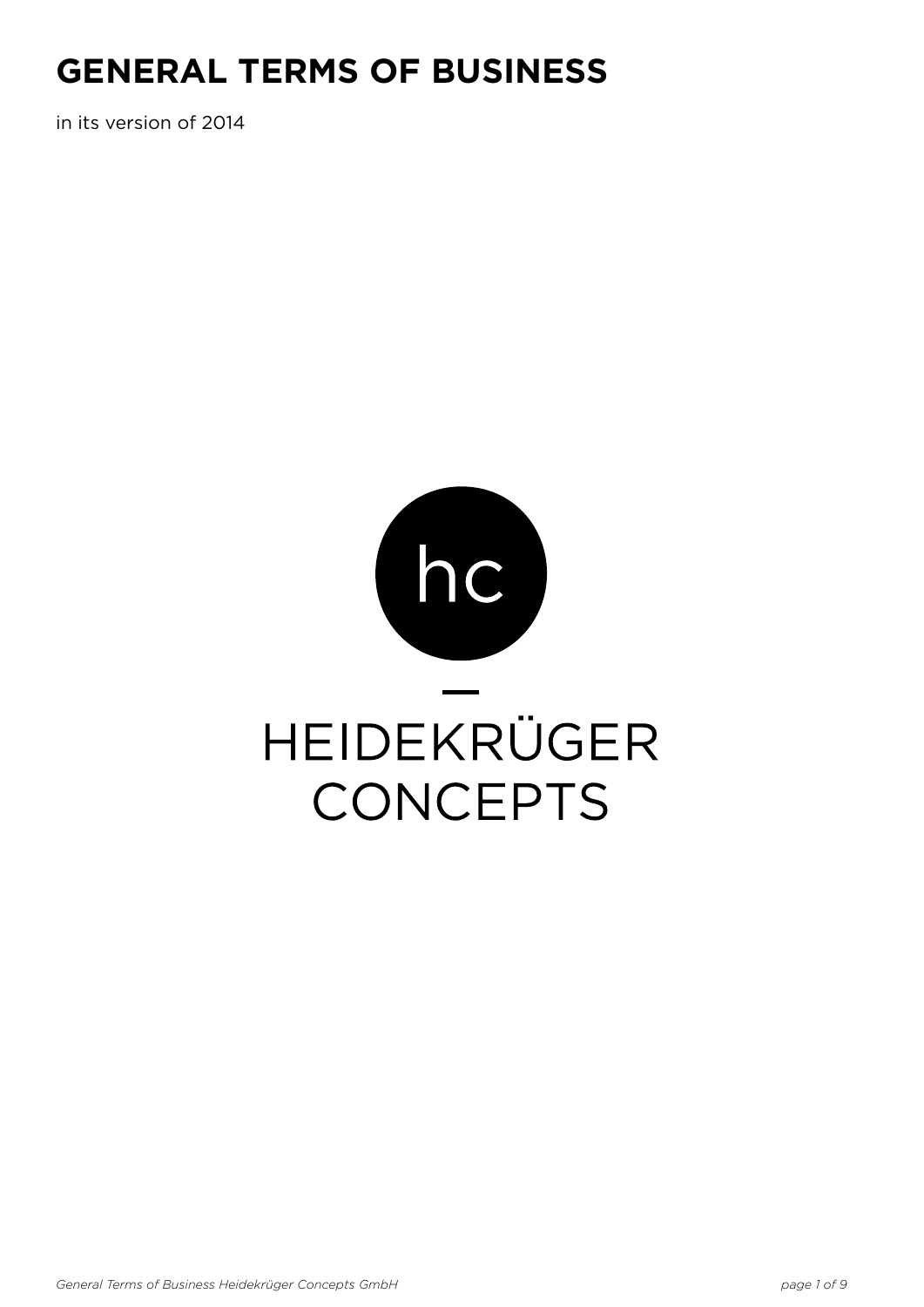#### **General Terms of Business**

#### **I. Basic Contract Principles**

1.

All orders placed with the Contractor are based in rank on the following:

- The contents of a contract concluded between the parties
- The order confirmation
- The offer
- These General Terms of Business
- The legal provisions of the Bürgerliche Gesetzbuch of the Bundesrepublik Deutschland (German Civil Code), especially the provisions of Hire and Works Contract Law
- The Fee Structure for Architects and Engineers.

#### 2.

Any variations from these Terms of Business require written agreement.

## **II. Contents of Contract**

1.

All supplies and services are subject to the Terms below. These also apply to all future legal relationships between the Contractor and the Principal. Any contractual Terms by the Principal will only become part of this contract if acknowledged in writing by the Contractor.

2.

Approval of the Contractor's supplies will constitute an acknowledgement of these General Terms of Business.

#### **III. Offers, Offer and Draft Documentation**

1.

Unless otherwise stated in the Offer, it will be without commitment.

2.

If offers are drawn up based on information supplied by the Principal and documents supplied by the relevant exhibition authorities, the Contractor does not accept any liability for the correctness of information and documents received, unless their incorrectness or unsuitability remains undiscovered due to intent or gross negligence.

3.

Offers, plans, drafts, drawings, production and installation documentation as well as descriptions of event concepts with all attaching rights will remain the property of the Contractor, unless explicitly stated otherwise in writing. The Principal undertakes to refrain from utilizing them in any other shape or form, specifically by copying or distri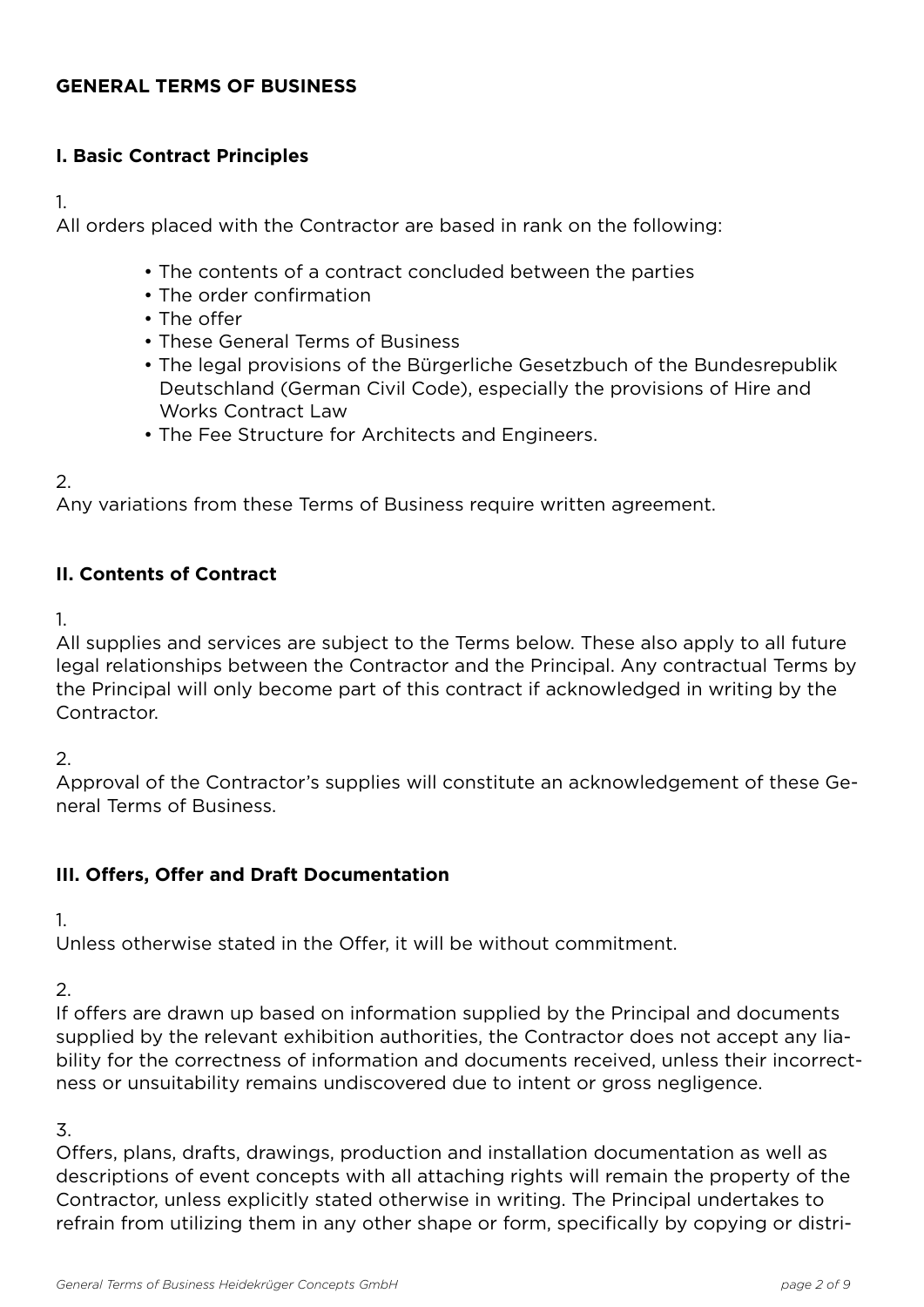buting or passing them on to third parties and by undertaking any changes without the Contractor's express consent. In case of breach of this obligation by the Principal, he undertakes, regardless of any further cessation and compensation claims, to pay for the cost of drawing up these documents, plus a suitable fee for their utilization.

#### **IV. Contract Conclusion**

This contract will be concluded by way of the Contractor's written order confirmation. However, orders placed will also be deemed accepted if not refused within one month from receipt. The obligation to refrain as per item III,3. of these Terms remains unaffected by the placing of any order or the conclusion of any extended contract.

#### **V. Prices**

1.

Offer prices are valid only upon placing a complete order for all items offered.

2.

All prices are quoted strictly net ex place of production or shipping depot and do not include packaging, freight, postage, insurance etc.

3.

Offer prices are valid for 4 months from contract conclusion. After expiry of these 4 months, the Contractor is entitled to pass on any increases in price by the producer or supplier or in wages to the Principal. The Principal may cancel the contract if the price exceeds the price at the time of concluding the contract by more than 4%.

4.

If commencement, progress or completion of the works is delayed for reasons outside the Contractor's responsibility, he will be entitled to charge any additional expenses arising from this separately. The charge rates for working hours (including travel and loading times), vehicle appliances, material costs and other prices chargeable by the Contractor will be those valid on the day of execution.

5.

Supplies not taken into account inside the offer which are undertaken at the Principal's request, or any additional expenses incurred due to incorrect information supplied by the Principal or the event organiser, or due to delays in transport through no fault of his own, or due to inadequate hall or surface conditions, preparatory supplies being finished late or unprofessionally by third parties - unless they are the Contractor's fulfilment assistants - will be invoiced to the Principal separately. The calculation basis applicable will be item V.5. of these Terms.

#### 6.

Supplies and errands undertaken for the Principal at his request within the scope of planning and undertaking his participation in the exhibition are payable separately. For any amounts so incurred, the Contractor is entitled to charge an advance commission. The Contractor is further entitled to assign such supplies in the name of the Principal to third party contractors.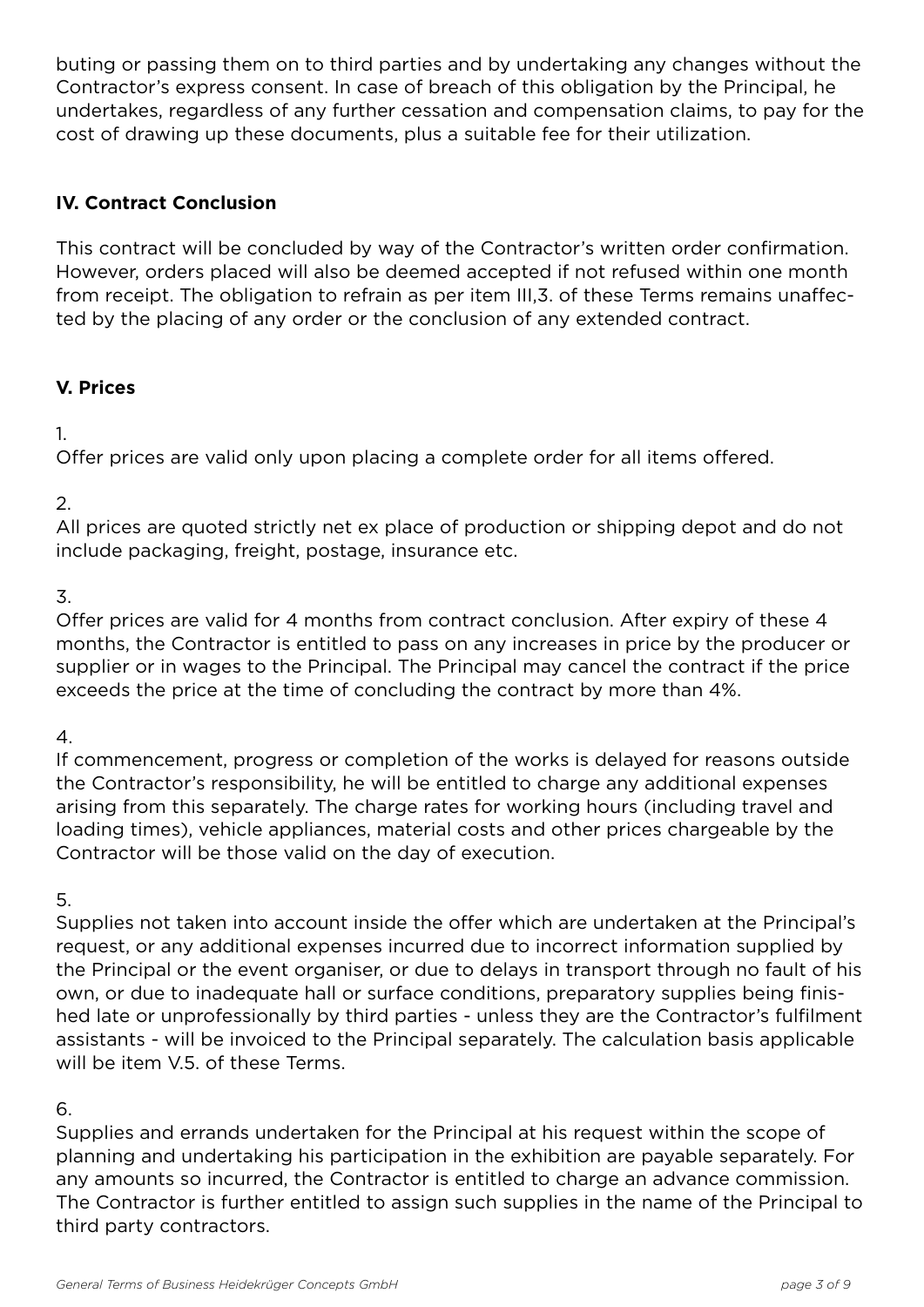# **VI. Delivery Time and Installation**

1.

If no express deadline has been agreed for the commencement and completion of the works, the completion/delivery date stated will only be deemed an estimate.

## 2.

In case of any changes or rearrangements to the operations introduced by the Principal after conclusion of this contract, even confirmed completion/delivery dates will no longer be binding. The same goes for any impediments occurring through no fault of the Contractor, especially for any of the Principal's documentation and materials being made available late.

## 3.

Should any business interruptions occur through no fault of the Contractor or his own supplier or subcontractor, specifically walk-outs, strikes and lock-outs and cases of force majeure based on unpredictable events or occurrences which are not his fault, and leading to serious interruptions in operations, the delivery/completion deadline will be extended accordingly. If due to the stated interruptions it becomes impossible to fulfil the contract, both parties are entitled to withdraw from the contract. In this case, the Contractor will be entitled to payment for supplies provided to that date, where supplies provided also include any claims by third parties the Contractor has placed orders with believing the contract could be brought to its conclusion. Any further claims for compensation will be excluded from both parties.

# **VII. Freight and Packaging/Transfer of Risk**

1.

The Contractor's products, unless otherwise agreed, always travel at the Principal's cost and risk. Any packaging required and considered necessary by the Principal will be charged separately. The same applies to the Principal's delivery items.

2.

Principal's items to be used during production or installation have to be delivered by the agreed deadline, carriage paid to his site or the installation site. Such items will be returned, unless otherwise agreed, carriage unpaid ex works or processing site, at the Principal's risk.

# 3.

Any risk is transferred to the Principal, unless otherwise agreed, once goods leave the Contractor's premises or are put at the Principal's disposal. This also applies to any cases where carriage-paid delivery has been agreed.

# 4.

If any goods ready for shipment cannot be shipped due to any reasons being the Principal's responsibility, risk is transferred to the Principal the day the goods are ready for shipment. Contractor's duties will be deemed fulfilled after delivery of a Ready for Shipment notice to the Principal.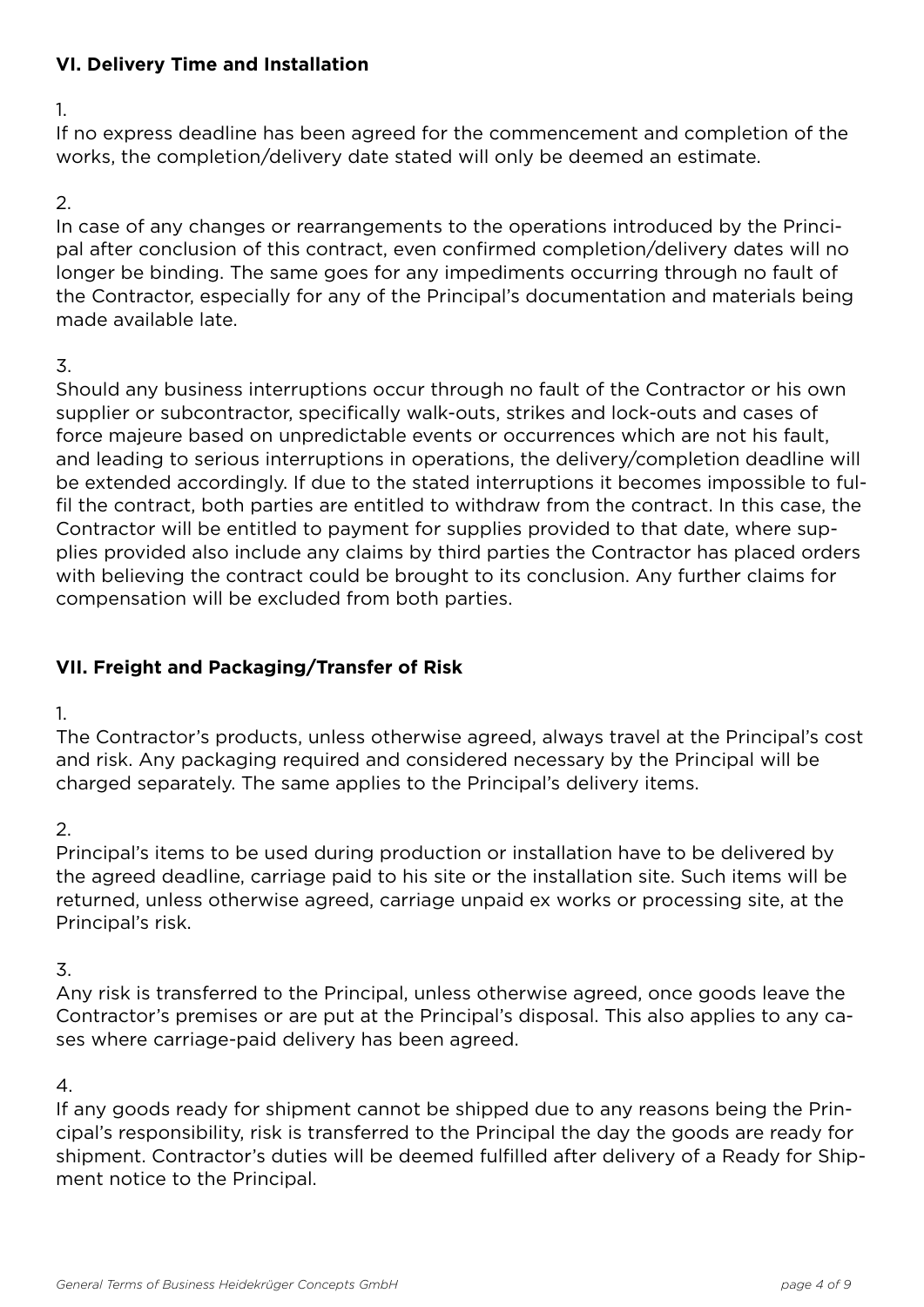#### **VIII. Approval/Handover**

1.

Approval or handover will as a rule take place formally and immediately upon completion. The Principal undertakes to be present on the day of approval himself, or to have himself represented by an authorised representative. In this respect, it is expressly acknowledged that in special cases, even an approval deadline of one hour before commencement of the exhibition is not an unreasonable one.

# 2.

Any possible partial supplies still outstanding or defects claimed will be made good or corrected as soon as possible. Unless they considerably impede the function of the contract item, these will not constitute any entitlement to refuse approval.

# 3.

If the Principal starts using the supplies provided, or a part, without any prior formal approval, the approval will be deemed to have been granted by way of this use.

## 4.

If supplies and services have been put at the Principal's disposal by the Contractor by way of hire, then on the Contractor's request, a formal handover of the hire item is to take place immediately upon the exhibition ending. The Principal undertakes to be present at this handover, or to have himself represented by a duly authorised representative.

# **IX. Warranty**

1.

The warranty provided is in accordance with Bürgerliche Gesetzbuch provisions concerning Work Contracts, in case of provision by way of hire in accordance with hire contract regulations.

2.

By way of warranty, the Principal can only ever demand remedial work to start with. The type and manner of appropriate remedial work is in the Contractor's discretion. The Contractor may at any time choose to supply replacement items. Any further claims, especially claims for loss or withdrawal from the contract, can only be claimed by the Principal in case two attempts at remedial work have failed due to the same defect.

# 3.

The warranty does not extend to such defects occurring with the Principal due to natural wear and tear, damp, intense heat or improper handling or unsuitable storage. The same applies to the warranty not extending to reasonable variations in shape, dimensions, colour and texture of materials.

# 4.

The Principal undertakes to immediately inform the Contractor of any defects and to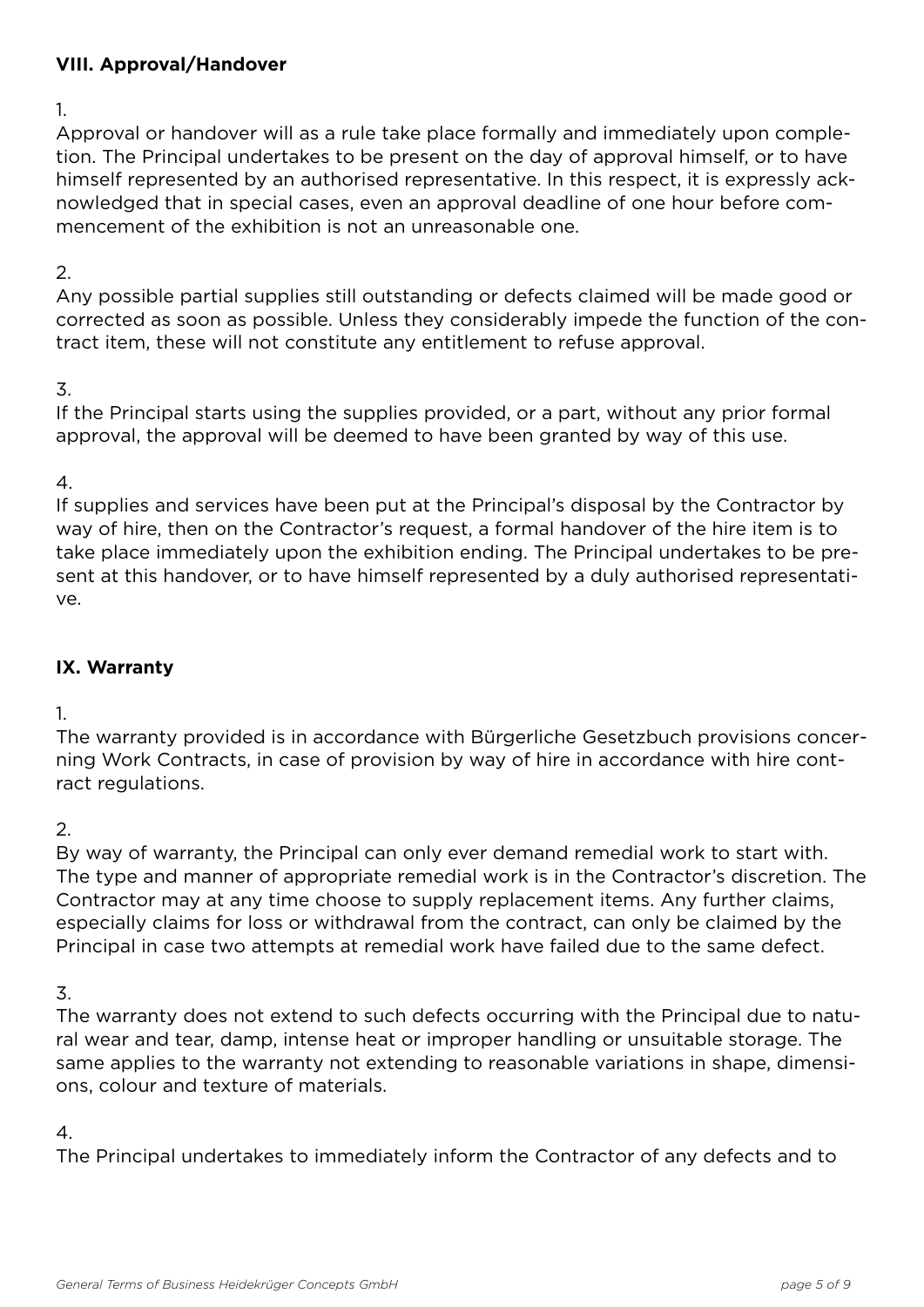give him an opportunity to come to any appropriate conclusions.

5.

In case notification of defects is reported late, or no provisos due to known defects were made at the time of approval, any entitlements to warranty will lapse in their entirety.

## 6.

Warranty entitlements will also lapse in case the Principal undertakes changes himself, or if he makes it difficult or impossible for the Contractor to establish and remedy the defects, which as a rule applies to any notifications of defects once the exhibition has ended.

# **X. Liability**

1.

Claims arising from defects and for compensation for errands undertaken in the name of the Principal by way of supplies and services by third parties are excluded, unless the Contractor has breached his duty of care when choosing such third parties.

# 2.

The Contractor is not responsible for the exhibitor's goods, unless storage has expressly been agreed in writing. In this case, the Contractor will only be responsible up to the limits covered by insurance.

3.

In case the subject of the contract consists of plans and drafts only, the Contractor will only be responsible for being able to himself realise these plans or these drafts appropriately. Any further claims will be excluded.

# 4.

No responsibility is accepted for free-of-charge advice, information, or any other freeof-charge supplies.

# 5.

Claims for compensation concerning damages of any kind, even in respect of such damages not having occurred with regard to the contract item itself, for instance from delay, breach of duty or unauthorised actions, are excluded, unless damage was caused due to intentional or grossly negligent actions, and insofar as by excluding such compensation claims, fulfilment of the contract is not prevented or jeopardised. This limitation of liability applies to the same extent to the Contractor's fulfilment and operations assistants. Claims for damages arising from injury to life, body and health as well as claims under Product Liability Law remain unaffected.

# 6.

The Principal is liable for all items he is provided with on a hire or rental basis, including the exhibition stand, for an amount of up to a total reconstruction costs, or, in case of loss, of up to the amount of the cost of a new replacement item.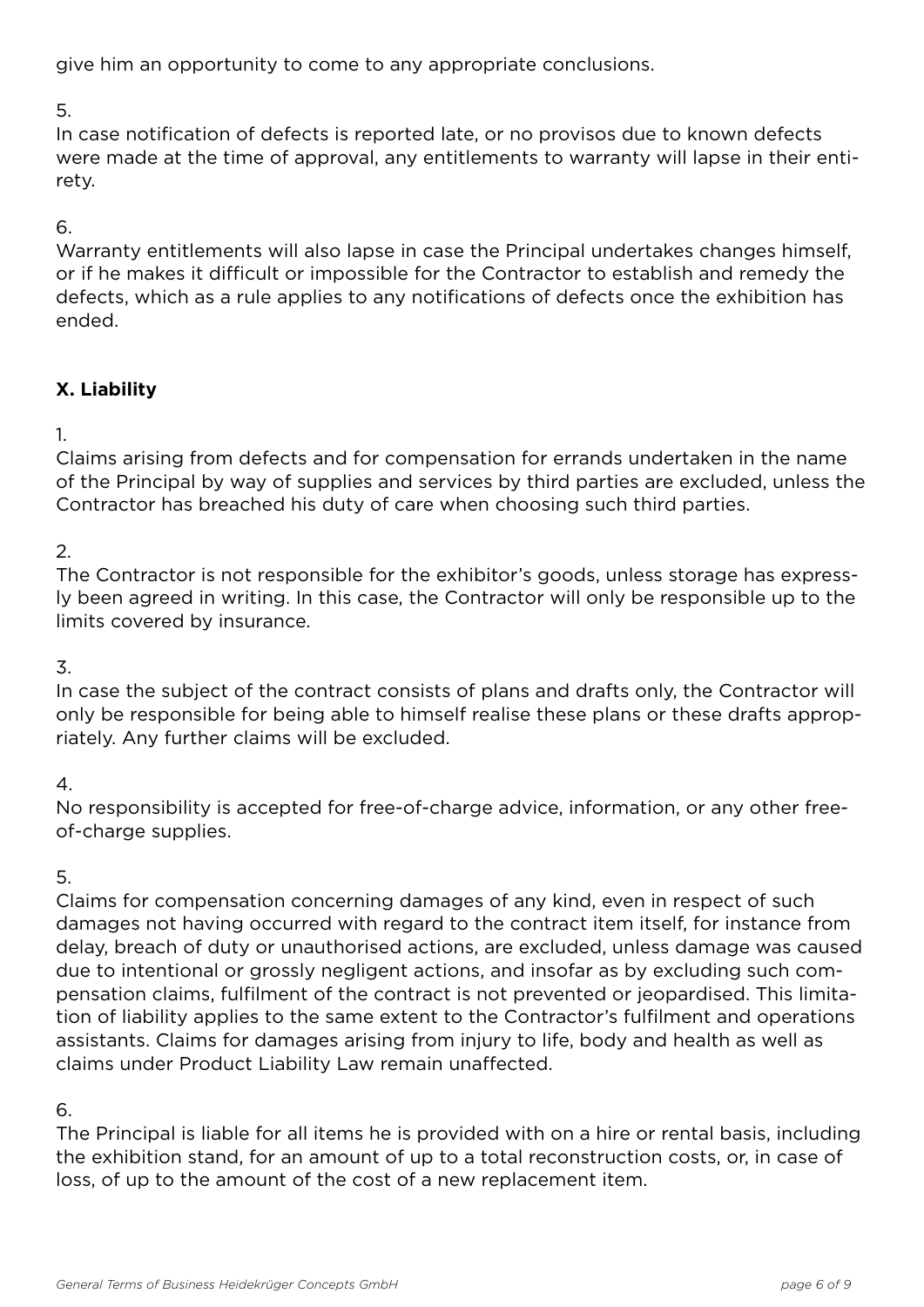#### **XI. Insurance**

1.

For any type of transport arranged or undertaken by the Principal, the shipped items will only be insured, to the value of purchasing them as new, at the express instruction of the Principal, and at his cost.

#### 2.

The Contractor has to be notified of any damage incurred in transit immediately. In case of shipment via forwarding agents, any damage is to be marked on the consignment note, in case of shipment by train, a confirmation concerning the damage has to be requested from the Railway Office, and sent to the Contractor.

#### 3.

Any of the Principal's items taken in by the Contractor for storage under a written agreement, unless otherwise agreed, will be insured at the Principal's expense, for the duration of such storage, for the cost of newly acquiring such items, against fire, water damage and burglary.

## **XII. Credit basis**

A condition of the Contractor's duty to supply is the Principal's creditworthiness. In case the Principal has supplied incorrect or incomplete details as far as he personally or his creditworthiness is concerned, or he has ceased his payments, or bankruptcy or composition proceedings have been applied for over his assets, the Contractor is not obliged to provide any supplies. In such cases, the Contractor may demand cash in advance or other suitable securities to safeguard his fee entitlements. If the Principal does not comply with these requests, the Contractor may terminate this contract for important reasons in accordance with item XVII of these Terms, or can withdraw from the contract and claim compensation. With regard to the level of such amounts, provisions as per item XVII,3. of these Terms apply.

#### **XIII. Retention of Title**

1.

All delivery items will remain the property of the Contractor until all liabilities under the contractual relationship between the parties have been completely met.

#### 2.

Without the Contractor's express agreement, the Principal is not entitled to sell on the Retained Title Goods, or to process or use them in any way. Irrespective of this, the Principal assigns any entitlements to payment arising from any resale of the Retained Title Goods to the Contractor at this point. The Contractor accepts this assignment.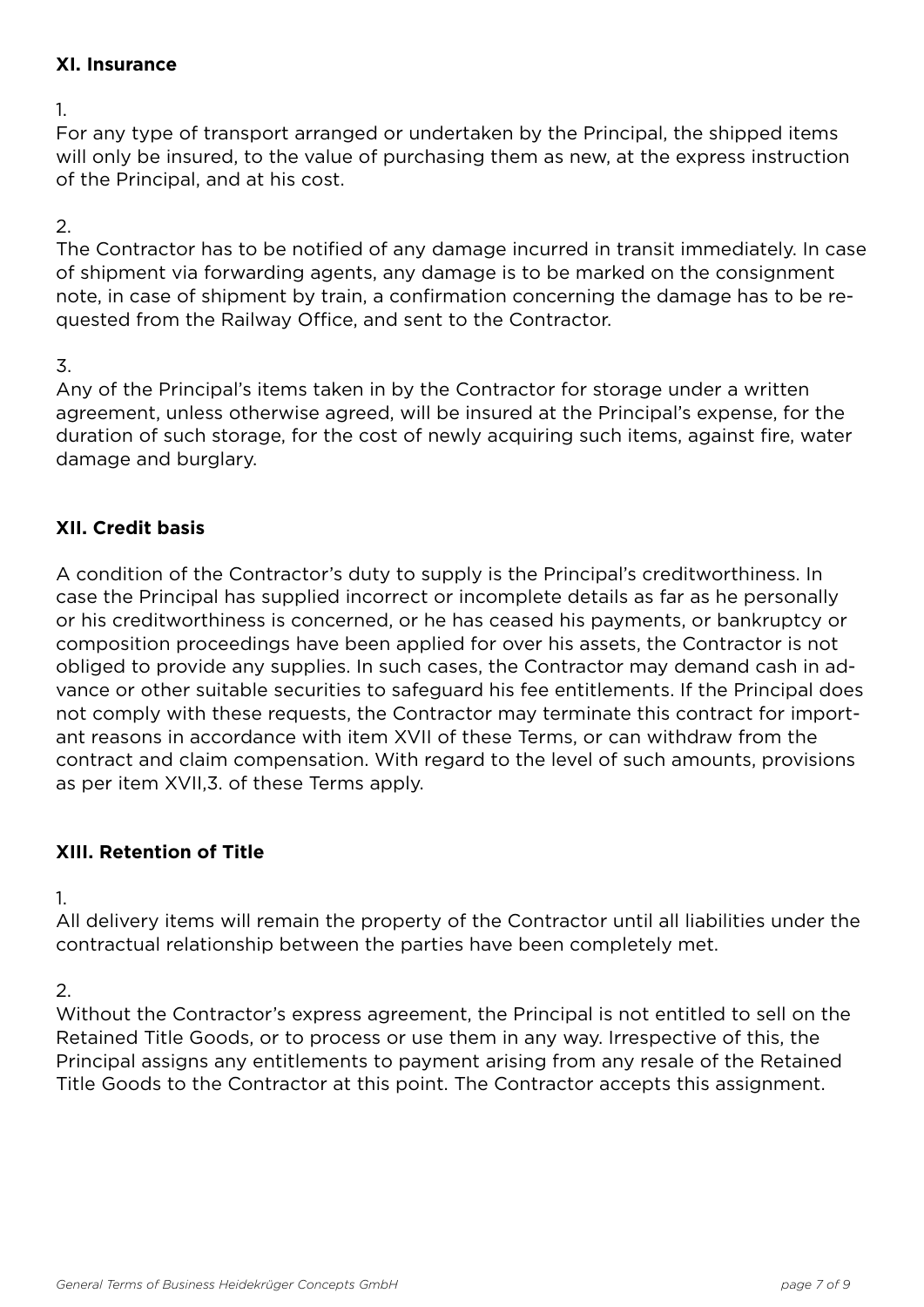## **XIV. Protective Rights, Drafts, Drawings**

1.

Plans, drafts, drawings, production and installation documentation, concept descriptions etc. including all their attaching rights remain the Contractor's property, even if they have been handed to the Principal. Any transfer of ownership rights and rights of use require express written agreement.

#### $\mathcal{P}$

Unless otherwise agreed in writing, changes to plans, drafts, concepts etc. may only be undertaken by the Contractor. This also applies if such documentation has become the Principal's property.

## 3.

If any materials or documentation for producing the contract item are handed over by the Principal, the Principal warrants that by producing and undertaking the supply of works as per his documentation, no third party protective rights are infringed upon. The Contractor is not obliged to check whether details and documentation handed over by the Principal for production and supply are infringing on any third party protective rights. The Principal undertakes to immediately indemnify the Contractor from any possible claims for damages by third parties and to pay any damages arising from the infringement of any protective rights.

# **XV. Terms of Payment**

1.

Unless otherwise agreed, any amounts invoiced are immediately due for payment upon receipt of the invoice. No deductions of any kind whatsoever apply, advance payments are not liable to payment of interest.

2.

Unless otherwise agreed, the Contractor is entitled to issue interim invoices or to request payments in part. As a rule, one third of the order sum is payable on placing the order, one third in the interim and one third on handover of the stand.

# **XVI. Set-off and Assignment**

1.

Any set-off against disputed and not legally acknowledged counter demands by the Principal is excluded. The same applies to claiming retention rights.

# 2.

The Principal's rights arising from this contractual relationship are only transferable with the Contractor's prior consent.